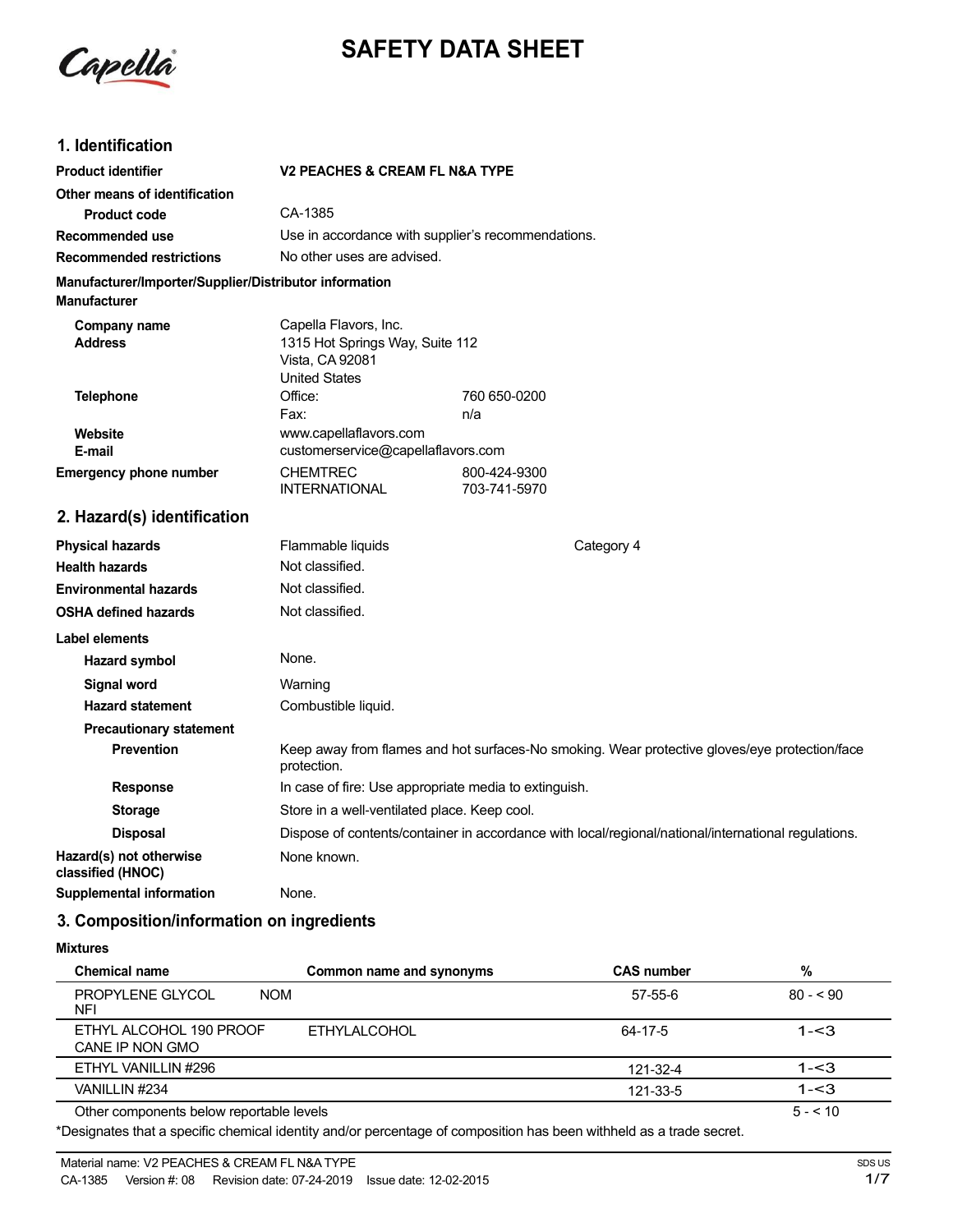#### **4. First-aid measures**

| <b>Inhalation</b>                                                            | Move to fresh air. Call a physician if symptoms develop or persist.                                                                                               |
|------------------------------------------------------------------------------|-------------------------------------------------------------------------------------------------------------------------------------------------------------------|
| <b>Skin contact</b>                                                          | Wash off with soap and water. Get medical attention if irritation develops and persists.                                                                          |
| Eye contact                                                                  | Rinse with water. Get medical attention if irritation develops and persists.                                                                                      |
| Ingestion                                                                    | Rinse mouth. Get medical attention if symptoms occur.                                                                                                             |
| <b>Most important</b><br>symptoms/effects, acute and<br>delayed              | Direct contact with eyes may cause temporary irritation.                                                                                                          |
| Indication of immediate<br>medical attention and special<br>treatment needed | Provide general supportive measures and treat symptomatically.                                                                                                    |
| <b>General information</b>                                                   | Ensure that medical personnel are aware of the material(s) involved, and take precautions to<br>protect themselves.                                               |
| 5. Fire-fighting measures                                                    |                                                                                                                                                                   |
| Suitable extinguishing media                                                 | Water fog. Alcohol resistant foam. Dry chemical powder. Carbon dioxide (CO2).                                                                                     |
| Unsuitable extinguishing<br>media                                            | Do not use water jet as an extinguisher, as this will spread the fire.                                                                                            |
| Specific hazards arising from<br>the chemical                                | The product is combustible, and heating may generate vapors which may form explosive vapor/air<br>mixtures. During fire, gases hazardous to health may be formed. |

Self-contained breathing apparatus and full protective clothing must be worn in case of fire.

In case of fire and/or explosion do not breathe fumes. Move containers from fire area if you can do so without risk.

Use standard firefighting procedures and consider the hazards of other involved materials. Combustible liquid.

### **6. Accidental release measures**

**Special protective equipment and precautions for firefighters**

**equipment/instructions Specific methods General fire hazards**

**Fire fighting**

| Personal precautions,<br>protective equipment and<br>emergency procedures | Keep unnecessary personnel away. Keep people away from and upwind of spill/leak. Eliminate all<br>ignition sources (no smoking, flares, sparks, or flames in immediate area). Wear appropriate<br>protective equipment and clothing during clean-up. Ensure adequate ventilation. Local authorities<br>should be advised if significant spillages cannot be contained. For personal protection, see section<br>8 of the SDS. |
|---------------------------------------------------------------------------|------------------------------------------------------------------------------------------------------------------------------------------------------------------------------------------------------------------------------------------------------------------------------------------------------------------------------------------------------------------------------------------------------------------------------|
| Methods and materials for<br>containment and cleaning up                  | Use water spray to reduce vapors or divert vapor cloud drift. Eliminate all ignition sources (no<br>smoking, flares, sparks, or flames in immediate area). Keep combustibles (wood, paper, oil, etc.)<br>away from spilled material.                                                                                                                                                                                         |
|                                                                           | Large Spills: Stop the flow of material, if this is without risk. Dike the spilled material, where this is<br>possible. Use a non-combustible material like vermiculite, sand or earth to soak up the product<br>and place into a container for later disposal. Following product recovery, flush area with water.                                                                                                           |
|                                                                           | Small Spills: Absorb with earth, sand or other non-combustible material and transfer to containers<br>for later disposal. Clean surface thoroughly to remove residual contamination.                                                                                                                                                                                                                                         |
|                                                                           | Never return spills to original containers for re-use. For waste disposal, see section 13 of the SDS.                                                                                                                                                                                                                                                                                                                        |
| <b>Environmental precautions</b>                                          | Avoid discharge into drains, water courses or onto the ground.                                                                                                                                                                                                                                                                                                                                                               |
| 7. Handling and storage                                                   |                                                                                                                                                                                                                                                                                                                                                                                                                              |
| Precautions for safe handling                                             | Keep away from open flames, hot surfaces and sources of ignition. When using do not smoke.<br>Avoid prolonged exposure. Provide adequate ventilation. Wear appropriate personal protective<br>equipment. Observe good industrial hygiene practices.                                                                                                                                                                          |
| Conditions for safe storage,<br>including any incompatibilities           | Keep away from heat, sparks and open flame. Store in a cool, dry place out of direct sunlight.<br>Store in tightly closed container. Store in a well-ventilated place. Keep in an area equipped with<br>sprinklers. Store away from incompatible materials (see Section 10 of the SDS).                                                                                                                                      |

#### **8. Exposure controls/personal protection**

#### **Occupational exposure limits**

The following constituents are the only constituents of the product which have a PEL, TLV or other recommended exposure limit. At this time, the other constituents have no known exposure limits.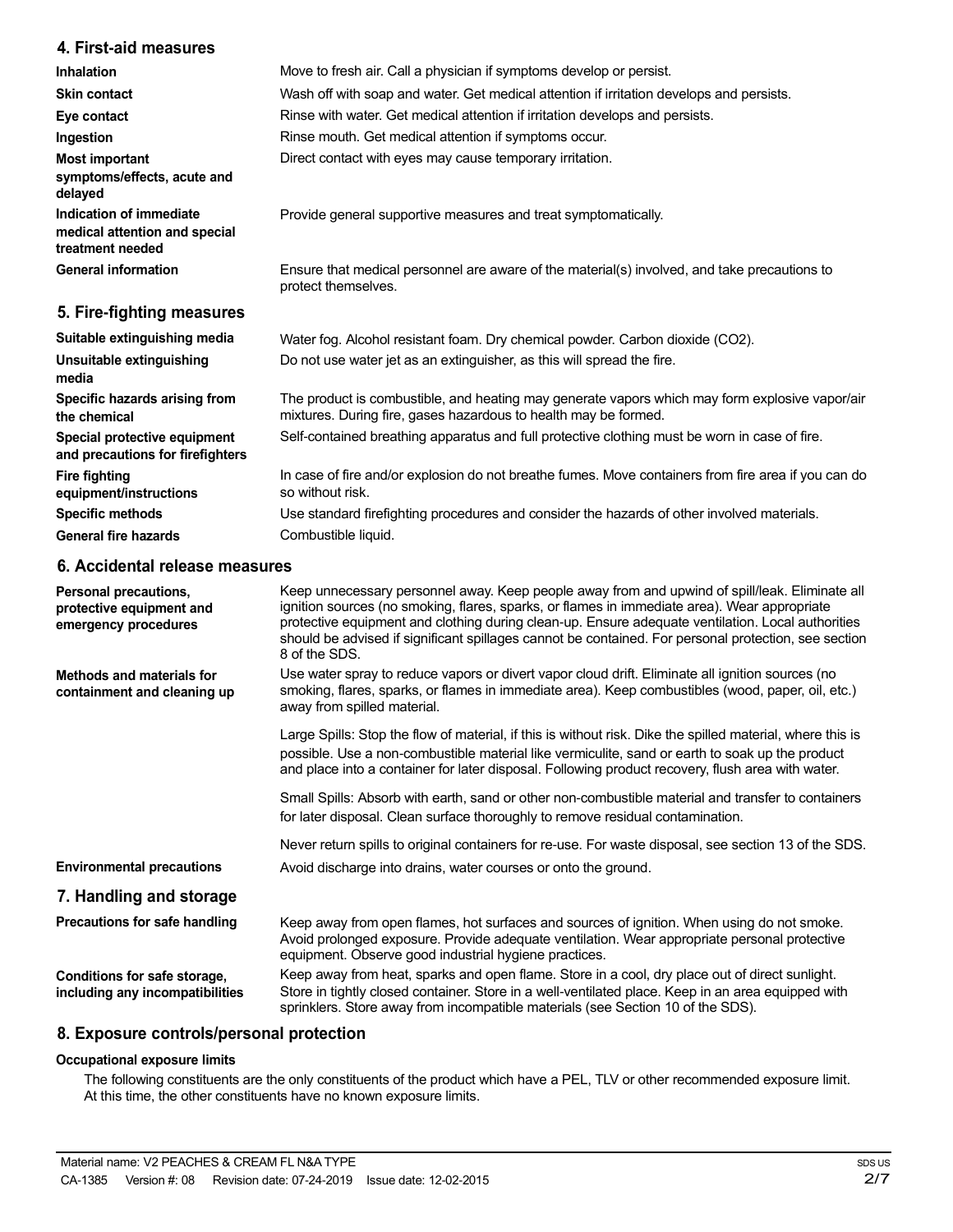| <b>Components</b>                                            | US. OSHA Table Z-1 Limits for Air Contaminants (29 CFR 1910.1000)<br><b>Type</b>                                                                                                                                                                                                                                                                                   | Value      |          |
|--------------------------------------------------------------|--------------------------------------------------------------------------------------------------------------------------------------------------------------------------------------------------------------------------------------------------------------------------------------------------------------------------------------------------------------------|------------|----------|
| ETHYL ALCOHOL 190<br>PROOF CANE IP NON<br>GMO (CAS 64-17-5)  | PEL                                                                                                                                                                                                                                                                                                                                                                | 1900 mg/m3 |          |
|                                                              |                                                                                                                                                                                                                                                                                                                                                                    | 1000 ppm   |          |
| <b>US. ACGIH Threshold Limit Values</b><br><b>Components</b> |                                                                                                                                                                                                                                                                                                                                                                    | Value      |          |
|                                                              | <b>Type</b>                                                                                                                                                                                                                                                                                                                                                        |            |          |
| ETHYL ALCOHOL 190<br>PROOF CANE IP NON<br>GMO (CAS 64-17-5)  | <b>STEL</b>                                                                                                                                                                                                                                                                                                                                                        | 1000 ppm   |          |
| US. NIOSH: Pocket Guide to Chemical Hazards                  |                                                                                                                                                                                                                                                                                                                                                                    |            |          |
| <b>Components</b>                                            | <b>Type</b>                                                                                                                                                                                                                                                                                                                                                        | Value      |          |
| ETHYL ALCOHOL 190<br>PROOF CANE IP NON<br>GMO (CAS 64-17-5)  | <b>TWA</b>                                                                                                                                                                                                                                                                                                                                                         | 1900 mg/m3 |          |
|                                                              |                                                                                                                                                                                                                                                                                                                                                                    | 1000 ppm   |          |
| <b>Components</b>                                            | US. Workplace Environmental Exposure Level (WEEL) Guides<br><b>Type</b>                                                                                                                                                                                                                                                                                            | Value      | Form     |
| PROPYLENE GLYCOL<br>NOM NFI (CAS 57-55-6)                    | <b>TWA</b>                                                                                                                                                                                                                                                                                                                                                         | 10 mg/m3   | Aerosol. |
| VANILLIN #234 (CAS<br>$121 - 33 - 5$                         | <b>TWA</b>                                                                                                                                                                                                                                                                                                                                                         | 10 $mg/m3$ |          |
| <b>Biological limit values</b>                               | No biological exposure limits noted for the ingredient(s).                                                                                                                                                                                                                                                                                                         |            |          |
| Appropriate engineering<br>controls                          | Good general ventilation should be used. Ventilation rates should be matched to conditions. If<br>applicable, use process enclosures, local exhaust ventilation, or other engineering controls to<br>maintain airborne levels below recommended exposure limits. If exposure limits have not been<br>established, maintain airborne levels to an acceptable level. |            |          |
|                                                              | Individual protection measures, such as personal protective equipment                                                                                                                                                                                                                                                                                              |            |          |
| Eye/face protection                                          | Wear safety glasses with side shields (or goggles).                                                                                                                                                                                                                                                                                                                |            |          |
| <b>Skin protection</b><br><b>Hand protection</b>             | Wear appropriate chemical resistant gloves.                                                                                                                                                                                                                                                                                                                        |            |          |
| <b>Other</b>                                                 | Wear appropriate chemical resistant clothing.                                                                                                                                                                                                                                                                                                                      |            |          |
| <b>Respiratory protection</b>                                | If engineering controls do not maintain airborne concentrations below recommended exposure<br>limits (where applicable) or to an acceptable level (in countries where exposure limits have not<br>been established), an approved respirator must be worn.                                                                                                          |            |          |
| <b>Thermal hazards</b>                                       | Wear appropriate thermal protective clothing, when necessary.                                                                                                                                                                                                                                                                                                      |            |          |
| <b>General hygiene</b><br>considerations                     | When using do not smoke. Always observe good personal hygiene measures, such as washing<br>after handling the material and before eating, drinking, and/or smoking. Routinely wash work<br>clothing and protective equipment to remove contaminants.                                                                                                               |            |          |
| 9. Physical and chemical properties                          |                                                                                                                                                                                                                                                                                                                                                                    |            |          |
| Appearance                                                   |                                                                                                                                                                                                                                                                                                                                                                    |            |          |
| <b>Physical state</b><br>Form                                | Liquid.<br>Liquid.                                                                                                                                                                                                                                                                                                                                                 |            |          |
| Color                                                        | Not available.                                                                                                                                                                                                                                                                                                                                                     |            |          |
| Odor                                                         | Not available.                                                                                                                                                                                                                                                                                                                                                     |            |          |
| <b>Odor threshold</b>                                        | Not available.                                                                                                                                                                                                                                                                                                                                                     |            |          |
| pH                                                           | Not available.                                                                                                                                                                                                                                                                                                                                                     |            |          |
| Melting point/freezing point                                 | -74.2 $\degree$ F (-59 $\degree$ C) estimated                                                                                                                                                                                                                                                                                                                      |            |          |
| Initial boiling point and boiling<br>range                   | 370.76 °F (188.2 °C) estimated                                                                                                                                                                                                                                                                                                                                     |            |          |
| <b>Flash point</b>                                           | 170.0 °F (76.7 °C) Closed Cup                                                                                                                                                                                                                                                                                                                                      |            |          |
| <b>Evaporation rate</b>                                      | Not available.                                                                                                                                                                                                                                                                                                                                                     |            |          |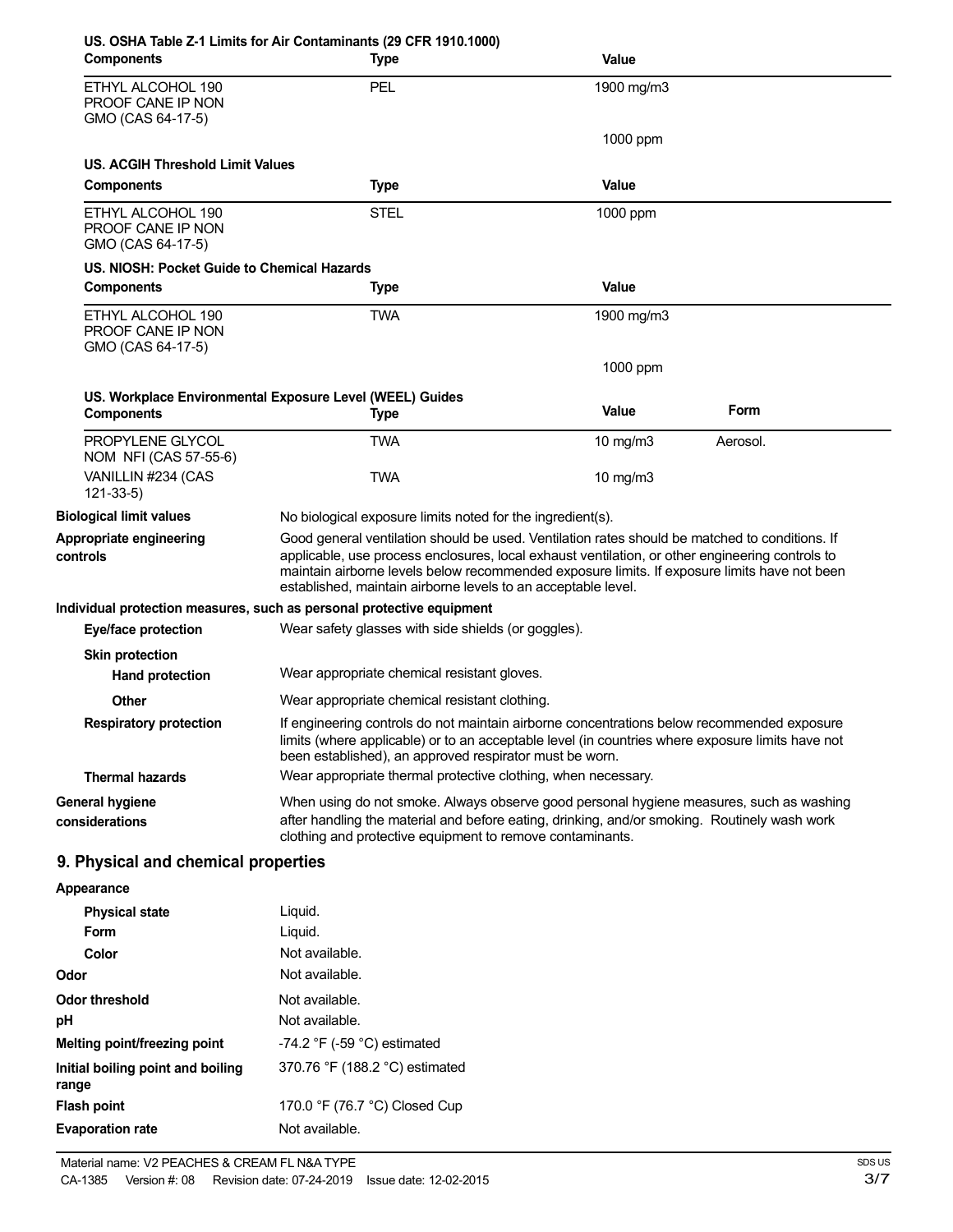| Flammability (solid, gas)                                                          | Not applicable.                                                                                                                                                          |
|------------------------------------------------------------------------------------|--------------------------------------------------------------------------------------------------------------------------------------------------------------------------|
| Upper/lower flammability or explosive limits                                       |                                                                                                                                                                          |
| <b>Flammability limit - lower</b><br>(%)                                           | Not available.                                                                                                                                                           |
| <b>Flammability limit - upper</b><br>$(\%)$                                        | Not available.                                                                                                                                                           |
| Explosive limit - lower (%)                                                        | Not available.                                                                                                                                                           |
| Explosive limit - upper (%)                                                        | Not available.                                                                                                                                                           |
| Vapor pressure                                                                     | 0.17 hPa estimated                                                                                                                                                       |
| Vapor density                                                                      | Not available.                                                                                                                                                           |
| <b>Relative density</b>                                                            | Not available.                                                                                                                                                           |
| Solubility(ies)                                                                    |                                                                                                                                                                          |
| Solubility (water)                                                                 | Not available.                                                                                                                                                           |
| <b>Partition coefficient</b><br>(n-octanol/water)                                  | Not available.                                                                                                                                                           |
| Auto-ignition temperature                                                          | 700 °F (371.11 °C) estimated                                                                                                                                             |
| <b>Decomposition temperature</b>                                                   | Not available.                                                                                                                                                           |
| <b>Viscosity</b>                                                                   | Not available.                                                                                                                                                           |
| <b>Other information</b>                                                           |                                                                                                                                                                          |
| <b>Explosive properties</b>                                                        | Not explosive.                                                                                                                                                           |
| <b>Flammability class</b>                                                          | Combustible IIIA estimated                                                                                                                                               |
| <b>Oxidizing properties</b>                                                        | Not oxidizing.                                                                                                                                                           |
| <b>Refractive index</b>                                                            | 1.4219 - 1.4519                                                                                                                                                          |
| <b>Specific gravity</b>                                                            | $1.02 - 1.05$                                                                                                                                                            |
| 10. Stability and reactivity                                                       |                                                                                                                                                                          |
| <b>Reactivity</b>                                                                  | The product is stable and non-reactive under normal conditions of use, storage and transport.                                                                            |
|                                                                                    |                                                                                                                                                                          |
| <b>Chemical stability</b>                                                          | Material is stable under normal conditions.                                                                                                                              |
| Possibility of hazardous<br>reactions                                              | No dangerous reaction known under conditions of normal use.                                                                                                              |
| <b>Conditions to avoid</b>                                                         | Keep away from heat, hot surfaces, sparks, open flames and other ignition sources. Avoid<br>temperatures exceeding the flash point. Contact with incompatible materials. |
| Incompatible materials                                                             | Strong oxidizing agents.                                                                                                                                                 |
| <b>Hazardous decomposition</b><br>products                                         | No hazardous decomposition products are known.                                                                                                                           |
| 11. Toxicological information                                                      |                                                                                                                                                                          |
| Information on likely routes of exposure                                           |                                                                                                                                                                          |
| <b>Inhalation</b>                                                                  | Prolonged inhalation may be harmful.                                                                                                                                     |
| <b>Skin contact</b>                                                                | No adverse effects due to skin contact are expected.                                                                                                                     |
| Eye contact                                                                        | Direct contact with eyes may cause temporary irritation.                                                                                                                 |
| Ingestion                                                                          | Expected to be a low ingestion hazard.                                                                                                                                   |
| Symptoms related to the<br>physical, chemical and<br>toxicological characteristics | Direct contact with eyes may cause temporary irritation.                                                                                                                 |
| Information on toxicological effects                                               |                                                                                                                                                                          |
| <b>Acute toxicity</b>                                                              | Not available.                                                                                                                                                           |
| Skin corrosion/irritation                                                          | Prolonged skin contact may cause temporary irritation.                                                                                                                   |
| Serious eye damage/eye<br>irritation                                               | Direct contact with eyes may cause temporary irritation.                                                                                                                 |
| Respiratory or skin sensitization                                                  |                                                                                                                                                                          |
| <b>Respiratory sensitization</b>                                                   | Not a respiratory sensitizer.<br>This product is not expected to cause skin sensitization.                                                                               |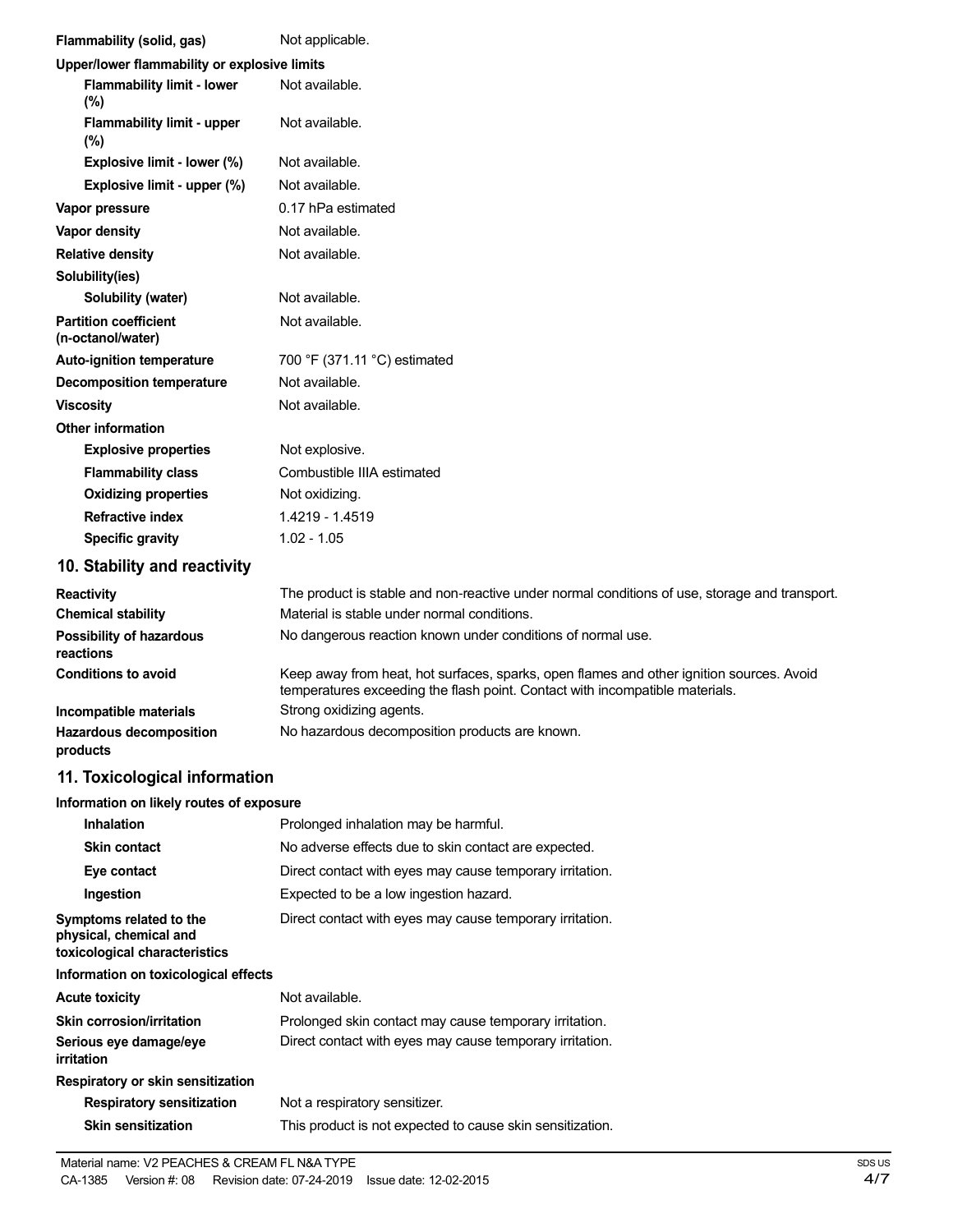| Germ cell mutagenicity                                         | No data available to indicate product or any components present at greater than 0.1% are<br>mutagenic or genotoxic.                                                                                                    |                                                                                                                                                                                                     |  |
|----------------------------------------------------------------|------------------------------------------------------------------------------------------------------------------------------------------------------------------------------------------------------------------------|-----------------------------------------------------------------------------------------------------------------------------------------------------------------------------------------------------|--|
| Carcinogenicity                                                | Not classifiable as to carcinogenicity to humans.                                                                                                                                                                      |                                                                                                                                                                                                     |  |
| <b>IARC Monographs. Overall Evaluation of Carcinogenicity</b>  |                                                                                                                                                                                                                        |                                                                                                                                                                                                     |  |
| Not listed.                                                    |                                                                                                                                                                                                                        |                                                                                                                                                                                                     |  |
|                                                                | OSHA Specifically Regulated Substances (29 CFR 1910.1001-1052)                                                                                                                                                         |                                                                                                                                                                                                     |  |
| Not regulated.                                                 |                                                                                                                                                                                                                        |                                                                                                                                                                                                     |  |
|                                                                | US. National Toxicology Program (NTP) Report on Carcinogens                                                                                                                                                            |                                                                                                                                                                                                     |  |
| Not listed.                                                    |                                                                                                                                                                                                                        |                                                                                                                                                                                                     |  |
| <b>Reproductive toxicity</b>                                   | Possible reproductive hazard.                                                                                                                                                                                          |                                                                                                                                                                                                     |  |
| Specific target organ toxicity -<br>single exposure            | Not classified.                                                                                                                                                                                                        |                                                                                                                                                                                                     |  |
| Specific target organ toxicity -<br>repeated exposure          | Not classified.                                                                                                                                                                                                        |                                                                                                                                                                                                     |  |
| <b>Aspiration hazard</b>                                       | Not an aspiration hazard.                                                                                                                                                                                              |                                                                                                                                                                                                     |  |
| <b>Chronic effects</b>                                         | Prolonged inhalation may be harmful.                                                                                                                                                                                   |                                                                                                                                                                                                     |  |
| 12. Ecological information                                     |                                                                                                                                                                                                                        |                                                                                                                                                                                                     |  |
| <b>Ecotoxicity</b>                                             | The product is not classified as environmentally hazardous. However, this does not exclude the<br>possibility that large or frequent spills can have a harmful or damaging effect on the environment.                  |                                                                                                                                                                                                     |  |
| Persistence and degradability                                  |                                                                                                                                                                                                                        | No data is available on the degradability of any ingredients in the mixture.                                                                                                                        |  |
| <b>Bioaccumulative potential</b>                               |                                                                                                                                                                                                                        |                                                                                                                                                                                                     |  |
| Partition coefficient n-octanol / water (log Kow)              |                                                                                                                                                                                                                        |                                                                                                                                                                                                     |  |
| ETHYL ALCOHOL 190 PROOF CANE IP NON GMO<br>ETHYL VANILLIN #296 |                                                                                                                                                                                                                        | $-0.31$<br>1.61                                                                                                                                                                                     |  |
| PROPYLENE GLYCOL                                               | NOM NFI                                                                                                                                                                                                                | $-0.92$                                                                                                                                                                                             |  |
| VANILLIN #234                                                  |                                                                                                                                                                                                                        | 1.37                                                                                                                                                                                                |  |
| <b>Mobility in soil</b>                                        | No data available.                                                                                                                                                                                                     |                                                                                                                                                                                                     |  |
| Other adverse effects                                          |                                                                                                                                                                                                                        | No other adverse environmental effects (e.g. ozone depletion, photochemical ozone creation<br>potential, endocrine disruption, global warming potential) are expected from this component.          |  |
| 13. Disposal considerations                                    |                                                                                                                                                                                                                        |                                                                                                                                                                                                     |  |
| <b>Disposal instructions</b>                                   | Collect and reclaim or dispose in sealed containers at licensed waste disposal site. Dispose of<br>contents/container in accordance with local/regional/national/international regulations.                            |                                                                                                                                                                                                     |  |
| Local disposal regulations                                     |                                                                                                                                                                                                                        | Dispose in accordance with all applicable regulations.                                                                                                                                              |  |
| Hazardous waste code                                           | The waste code should be assigned in discussion between the user, the producer and the waste<br>disposal company.                                                                                                      |                                                                                                                                                                                                     |  |
| Waste from residues / unused<br>products                       | Dispose of in accordance with local regulations. Empty containers or liners may retain some<br>product residues. This material and its container must be disposed of in a safe manner (see:<br>Disposal instructions). |                                                                                                                                                                                                     |  |
| <b>Contaminated packaging</b>                                  | disposal.                                                                                                                                                                                                              | Since emptied containers may retain product residue, follow label warnings even after container is<br>emptied. Empty containers should be taken to an approved waste handling site for recycling or |  |
| 14. Transport information                                      |                                                                                                                                                                                                                        |                                                                                                                                                                                                     |  |
| <b>DOT</b>                                                     |                                                                                                                                                                                                                        |                                                                                                                                                                                                     |  |
| Not regulated as dangerous goods.                              |                                                                                                                                                                                                                        |                                                                                                                                                                                                     |  |
| <b>IATA</b>                                                    |                                                                                                                                                                                                                        |                                                                                                                                                                                                     |  |
| Not regulated as dangerous goods.                              |                                                                                                                                                                                                                        |                                                                                                                                                                                                     |  |
| <b>IMDG</b>                                                    |                                                                                                                                                                                                                        |                                                                                                                                                                                                     |  |
| Not regulated as dangerous goods.                              |                                                                                                                                                                                                                        |                                                                                                                                                                                                     |  |
|                                                                |                                                                                                                                                                                                                        |                                                                                                                                                                                                     |  |

**Transport in bulk according to Annex II of MARPOL 73/78 and the IBC Code** Not established.

# **15. Regulatory information**

**US federal regulations**

This product is a "Hazardous Chemical" as defined by the OSHA Hazard Communication Standard, 29 CFR 1910.1200.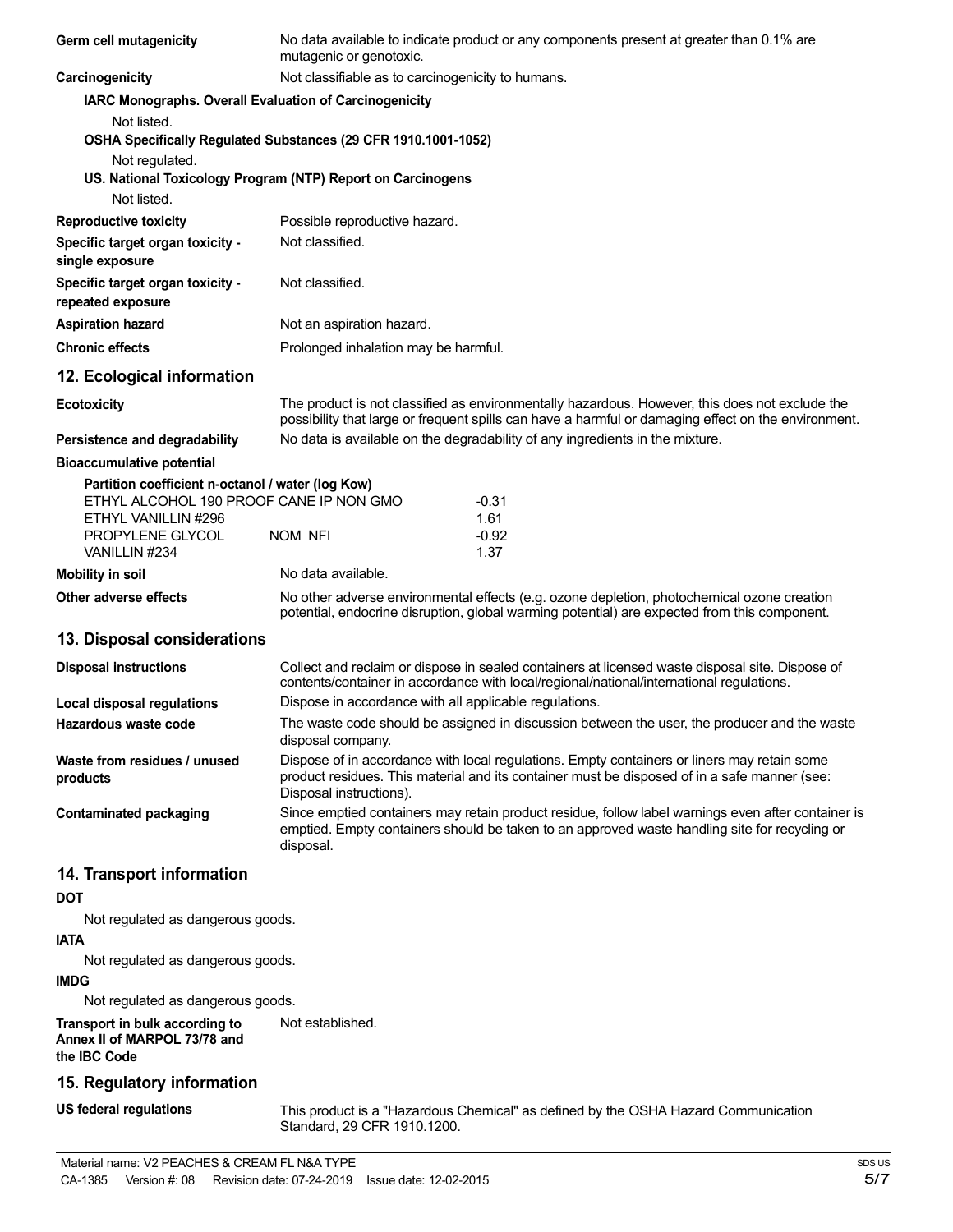| <b>Toxic Substances Control Act (TSCA)</b>                  |                                                                                                                                                                                                       |
|-------------------------------------------------------------|-------------------------------------------------------------------------------------------------------------------------------------------------------------------------------------------------------|
|                                                             | TSCA Section 12(b) Export Notification (40 CFR 707, Subpt. D)                                                                                                                                         |
| Not regulated.                                              |                                                                                                                                                                                                       |
| CERCLA Hazardous Substance List (40 CFR 302.4)              |                                                                                                                                                                                                       |
| Not listed.                                                 |                                                                                                                                                                                                       |
| <b>SARA 304 Emergency release notification</b>              |                                                                                                                                                                                                       |
| Not regulated.                                              |                                                                                                                                                                                                       |
|                                                             | OSHA Specifically Regulated Substances (29 CFR 1910.1001-1052)                                                                                                                                        |
| Not regulated.                                              |                                                                                                                                                                                                       |
| Superfund Amendments and Reauthorization Act of 1986 (SARA) |                                                                                                                                                                                                       |
| SARA 302 Extremely hazardous substance                      |                                                                                                                                                                                                       |
| Not listed.                                                 |                                                                                                                                                                                                       |
| SARA 311/312 Hazardous<br>chemical                          | No (Exempt)                                                                                                                                                                                           |
| SARA 313 (TRI reporting)<br>Not regulated.                  |                                                                                                                                                                                                       |
| Other federal regulations                                   |                                                                                                                                                                                                       |
|                                                             | Clean Air Act (CAA) Section 112 Hazardous Air Pollutants (HAPs) List                                                                                                                                  |
| Not regulated.                                              |                                                                                                                                                                                                       |
|                                                             | Clean Air Act (CAA) Section 112(r) Accidental Release Prevention (40 CFR 68.130)                                                                                                                      |
| Not regulated.                                              |                                                                                                                                                                                                       |
| <b>Safe Drinking Water Act</b><br>(SDWA)                    | Not regulated.                                                                                                                                                                                        |
|                                                             | FEMA Priority Substances Respiratory Health and Safety in the Flavor Manufacturing Workplace                                                                                                          |
| $(CAS 64-17-5)$                                             | ETHYL ALCOHOL 190 PROOF CANE IP NON GMO Low priority                                                                                                                                                  |
| US state regulations                                        |                                                                                                                                                                                                       |
| <b>California Proposition 65</b>                            |                                                                                                                                                                                                       |
| more information go to www.P65Warnings.ca.gov.              | California Safe Drinking Water and Toxic Enforcement Act of 1986 (Proposition 65): This material<br>is not known to contain any chemicals currently listed as carcinogens or reproductive toxins. For |

#### **International Inventories**

| Country(s) or region        | Inventory name                                                            | On inventory (yes/no)* |
|-----------------------------|---------------------------------------------------------------------------|------------------------|
| Australia                   | Australian Inventory of Chemical Substances (AICS)                        | No.                    |
| Canada                      | Domestic Substances List (DSL)                                            | No.                    |
| Canada                      | Non-Domestic Substances List (NDSL)                                       | No.                    |
| China                       | Inventory of Existing Chemical Substances in China (IECSC)                | No.                    |
| Europe                      | European Inventory of Existing Commercial Chemical<br>Substances (EINECS) | No.                    |
| Europe                      | European List of Notified Chemical Substances (ELINCS)                    | No.                    |
| Japan                       | Inventory of Existing and New Chemical Substances (ENCS)                  | No.                    |
| Korea                       | Existing Chemicals List (ECL)                                             | No.                    |
| New Zealand                 | New Zealand Inventory                                                     | No.                    |
| <b>Philippines</b>          | Philippine Inventory of Chemicals and Chemical Substances<br>(PICCS)      | No.                    |
| Taiwan                      | Taiwan Chemical Substance Inventory (TCSI)                                | No.                    |
| United States & Puerto Rico | Toxic Substances Control Act (TSCA) Inventory                             | No.                    |
|                             |                                                                           |                        |

\*A "Yes" indicates that all components of this product comply with the inventory requirements administered by the governing country(s) A "No" indicates that one or more components of the product are not listed or exempt from listing on the inventory administered by the governing country(s).

# **16. Other information, including date of preparation or last revision**

| Issue date           | 12-02-2015 |
|----------------------|------------|
| <b>Revision date</b> | 07-24-2019 |
| Version #            | 08         |